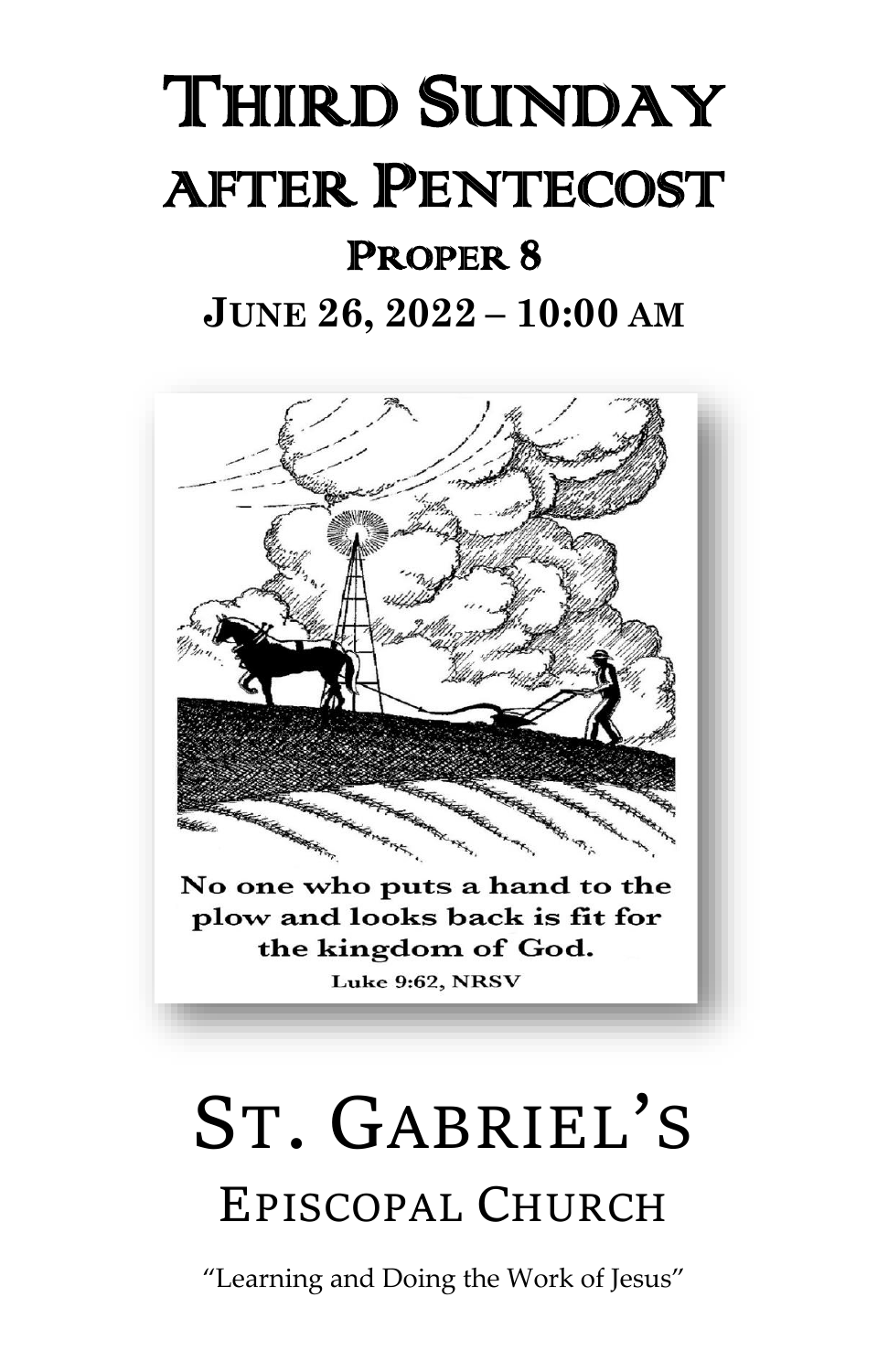#### **LITURGY OF THE WORD**

#### **Prelude**

#### **Welcome and Announcements**



Words: Samuel John Stone (1839-1900) Music: Aurelia, Samuel Sebastian Wesley (1810-1876)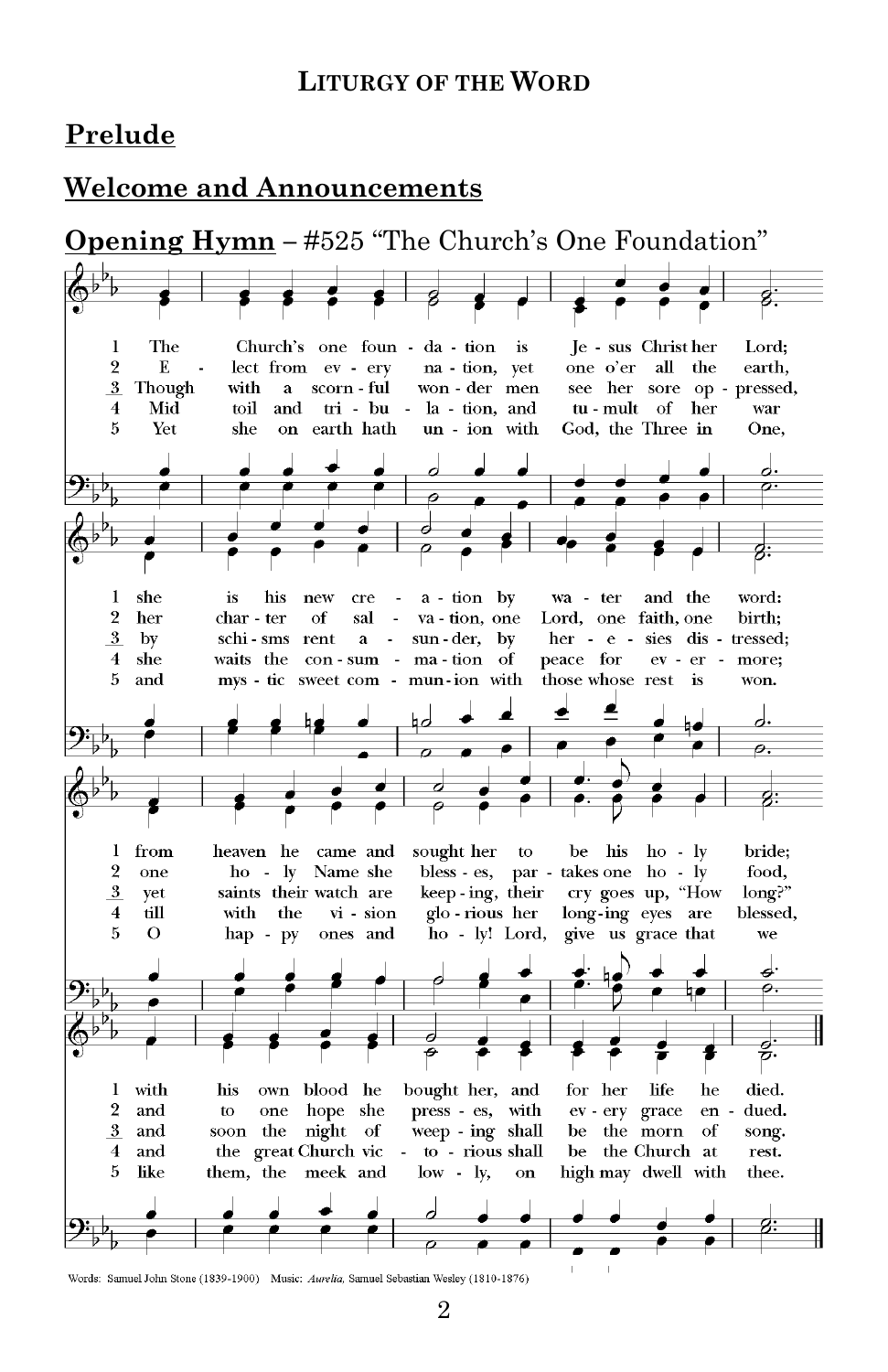## **Opening Acclamation**

| Celebrant | There is one Body and one Spirit;      |
|-----------|----------------------------------------|
| People    | There is one hope in God's call to us; |
| Celebrant | One Lord, one Faith, one Baptism;      |
| People    | One God and Father of all.             |
| Celebrant | The Lord be with you.                  |
| People    | And also with you.                     |
| Celebrant | Let us pray.                           |

#### **The Collect of the Day**

*Celebrant* The Lord be with you. *People* **And also with you.**  *Celebrant* Let us pray.

Almighty God, you have built your Church upon the foundation of the apostles and prophets, Jesus Christ himself being the chief cornerstone: Grant us so to be joined together in unity of spirit by their teaching, that we may be made a holy temple acceptable to you; through Jesus Christ our Lord, who lives and reigns with you and the Holy Spirit, one God, for ever and ever. **Amen.**

#### **The First Lesson - 2 Kings 2:1-2, 6-14**

hen the LORD was about to take Elijah up to heaven by a whirlwind, Elijah and Elisha were on their way from Gilgal. Elijah said to Elisha, "Stay here; for the LORD has sent me as far as Bethel." But Elisha said, "As the LORD lives, and as you yourself live, I will not leave you." So they went down to Bethel.  $\overline{\text{W}}$ 

Then Elijah said to him, "Stay here; for the LORD has sent me to the Jordan." But he said, "As the LORD lives, and as you yourself live, I will not leave you." So, the two of them went on. Fifty men of the company of prophets also went, and stood at some distance from them, as they both were standing by the Jordan. Then Elijah took his mantle and rolled it up, and struck the water; the water was parted to the one side and to the other, until the two of them crossed on dry ground.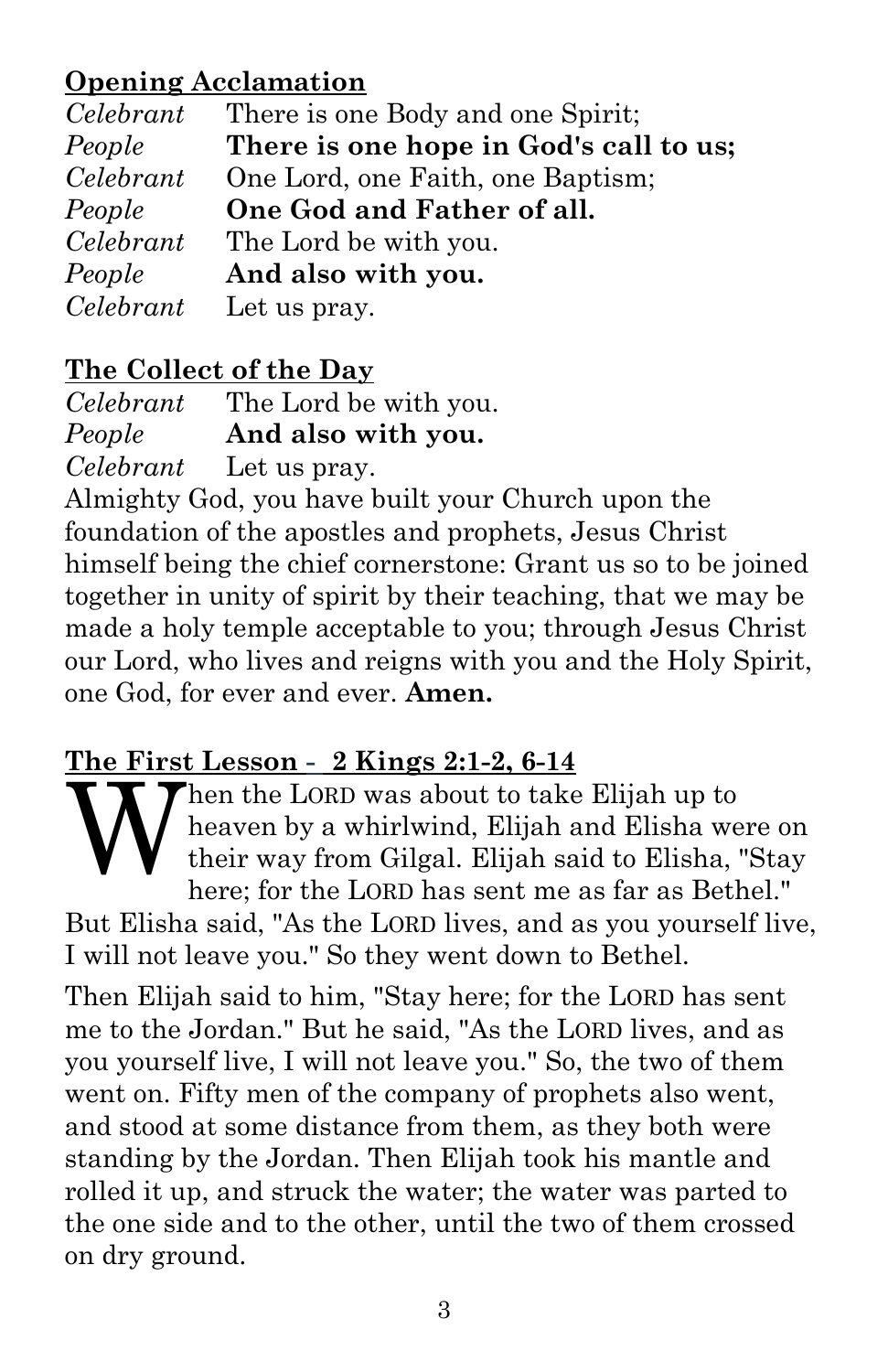When they had crossed, Elijah said to Elisha, "Tell me what I may do for you, before I am taken from you." Elisha said, "Please let me inherit a double share of your spirit." He responded, "You have asked a hard thing; yet, if you see me as I am being taken from you, it will be granted you; if not, it will not." As they continued walking and talking, a chariot of fire and horses of fire separated the two of them, and Elijah ascended in a whirlwind into heaven. Elisha kept watching and crying out, "Father, father! The chariots of Israel and its horsemen!" But when he could no longer see him, he grasped his own clothes and tore them in two pieces.

He picked up the mantle of Elijah that had fallen from him, and went back and stood on the bank of the Jordan. He took the mantle of Elijah that had fallen from him, and struck the water, saying, "Where is the LORD, the God of Elijah?" When he had struck the water, the water was parted to the one side and to the other, and Elisha went over.

| Reader | The Word of the Lord. |
|--------|-----------------------|
| People | Thanks be to God.     |

## **Psalm 77:1-2, 11-20**

1 I will cry aloud to God; \* I will cry aloud, and he will hear me. 2 In the day of my trouble I sought the Lord; \* my hands were stretched out by night and did not tire; I refused to be comforted. 11 I will remember the works of the LORD, \* and call to mind your wonders of old time. 12 I will meditate on all your acts \* and ponder your mighty deeds. 13 Your way, O God, is holy; \*

who is so great a god as our God? 14 You are the God who works wonders\*

and have declared your power among the peoples.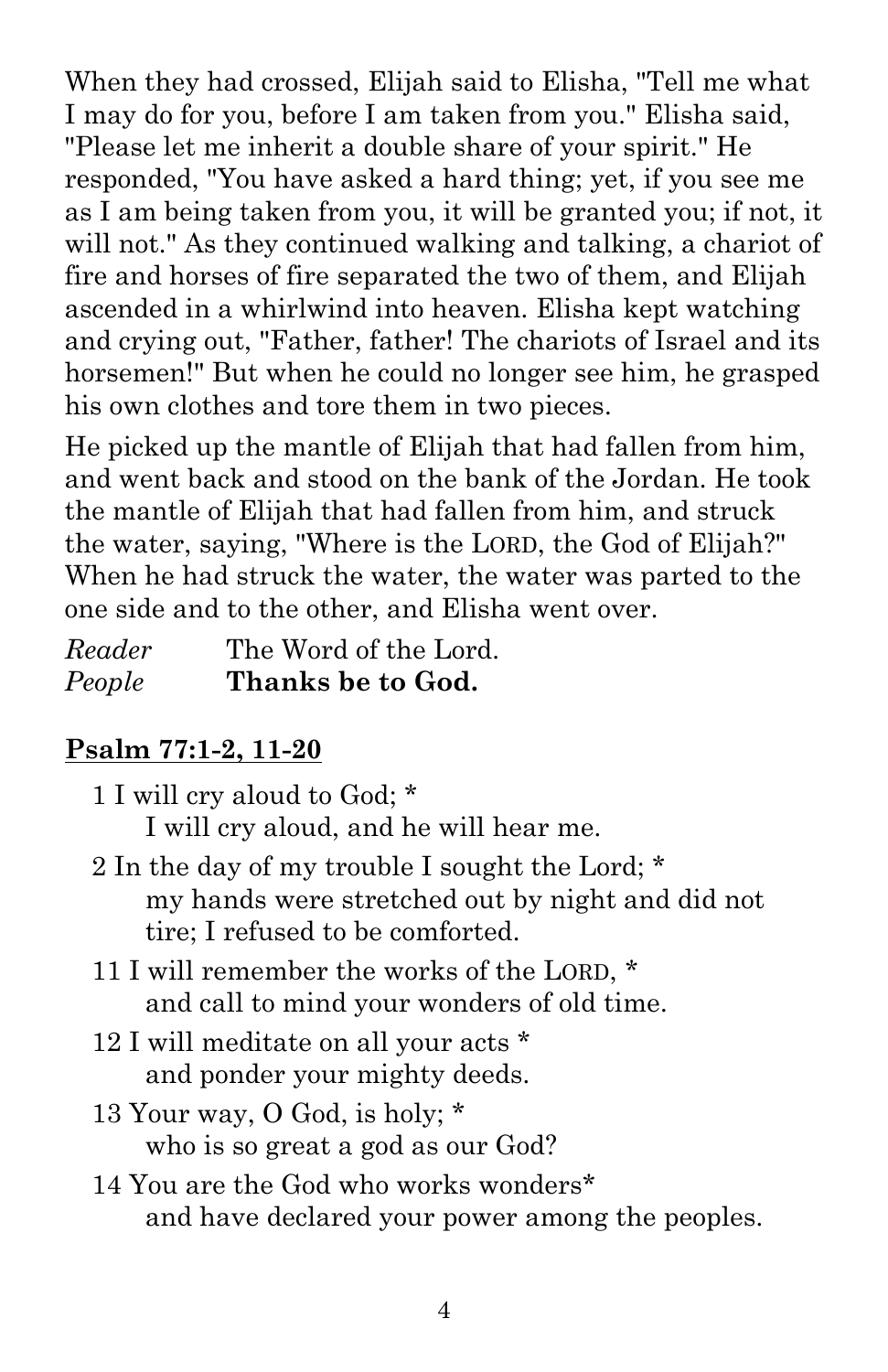- 15 By your strength you have redeemed your people, \* the children of Jacob and Joseph.
- 16 The waters saw you, O God; the waters saw you and trembled; \* the very depths were shaken.
- 17 The clouds poured out water; the skies thundered; \* your arrows flashed to and fro;
- 18 The sound of your thunder was in the whirlwind; your lightnings lit up the world; \* the earth trembled and shook.
- 19 Your way was in the sea, and your paths in the great waters, \* yet your footsteps were not seen.
- 20 You led your people like a flock \* by the hand of Moses and Aaron.

## **The Second Lesson – Galatians 5:1, 13-25**

or freedom Christ has set us free. Stand firm, therefore, and do not submit again to a yoke of slavery. F

For you were called to freedom, brothers and sisters; only do not use your freedom as an opportunity for self-indulgence, but through love become slaves to one another. For the whole law is summed up in a single commandment, "You shall love your neighbor as yourself." If, however, you bite and devour one another, take care that you are not consumed by one another.

Live by the Spirit, I say, and do not gratify the desires of the flesh. For what the flesh desires is opposed to the Spirit, and what the Spirit desires is opposed to the flesh; for these are opposed to each other, to prevent you from doing what you want. But if you are led by the Spirit, you are not subject to the law. Now the works of the flesh are obvious: fornication, impurity, licentiousness, idolatry, sorcery, enmities, strife, jealousy, anger, quarrels, dissensions, factions, envy,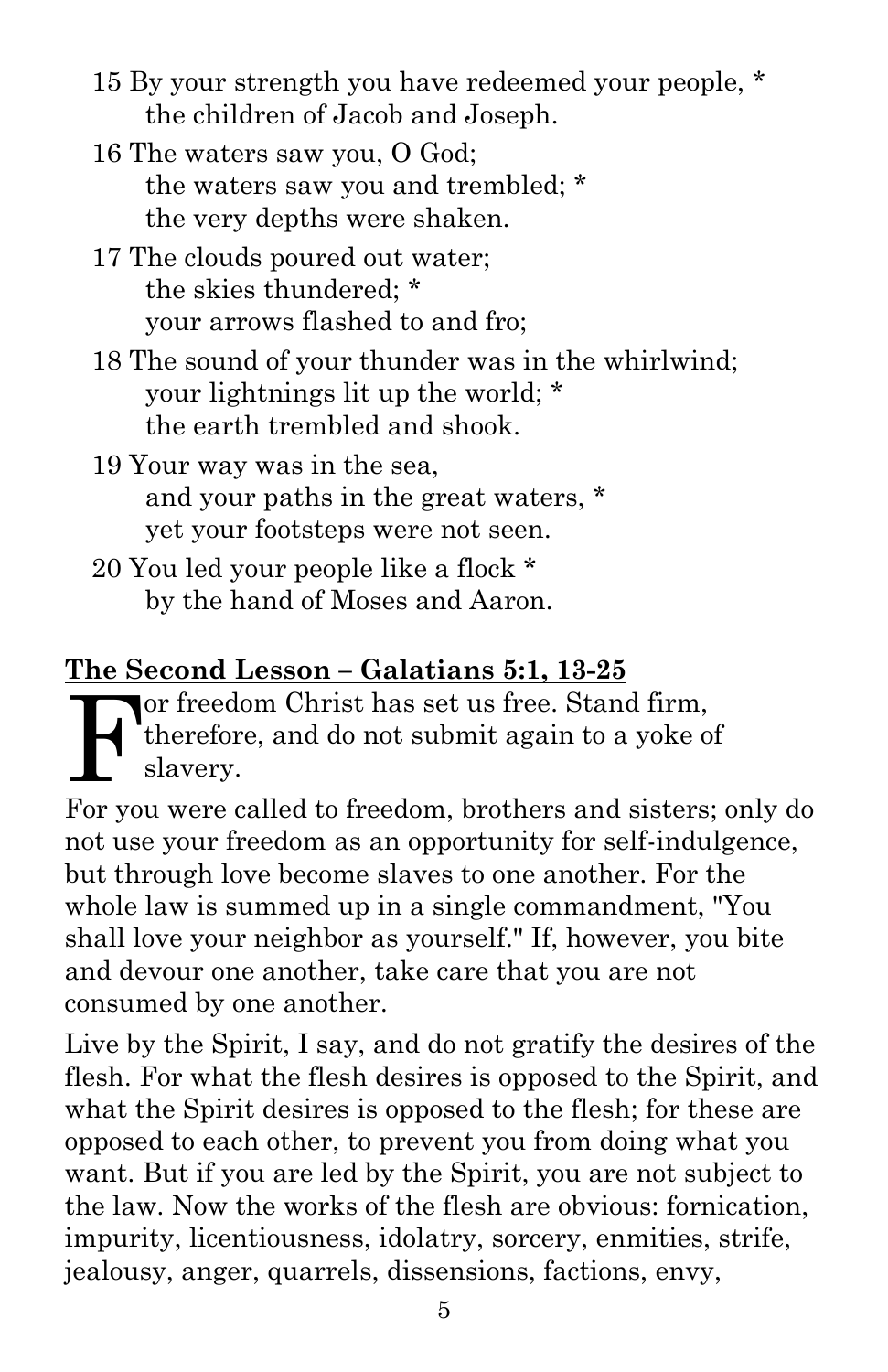drunkenness, carousing, and things like these. I am warning you, as I warned you before: those who do such things will not inherit the kingdom of God.

By contrast, the fruit of the Spirit is love, joy, peace, patience, kindness, generosity, faithfulness, gentleness, and self-control. There is no law against such things. And those who belong to Christ Jesus have crucified the flesh with its passions and desires. If we live by the Spirit, let us also be guided by the Spirit.

*Reader* The Word of the Lord. *People* **Thanks be to God.**



**Sequence Hymn** #LEVAS 18 "Swing Low, Sweet Chariot"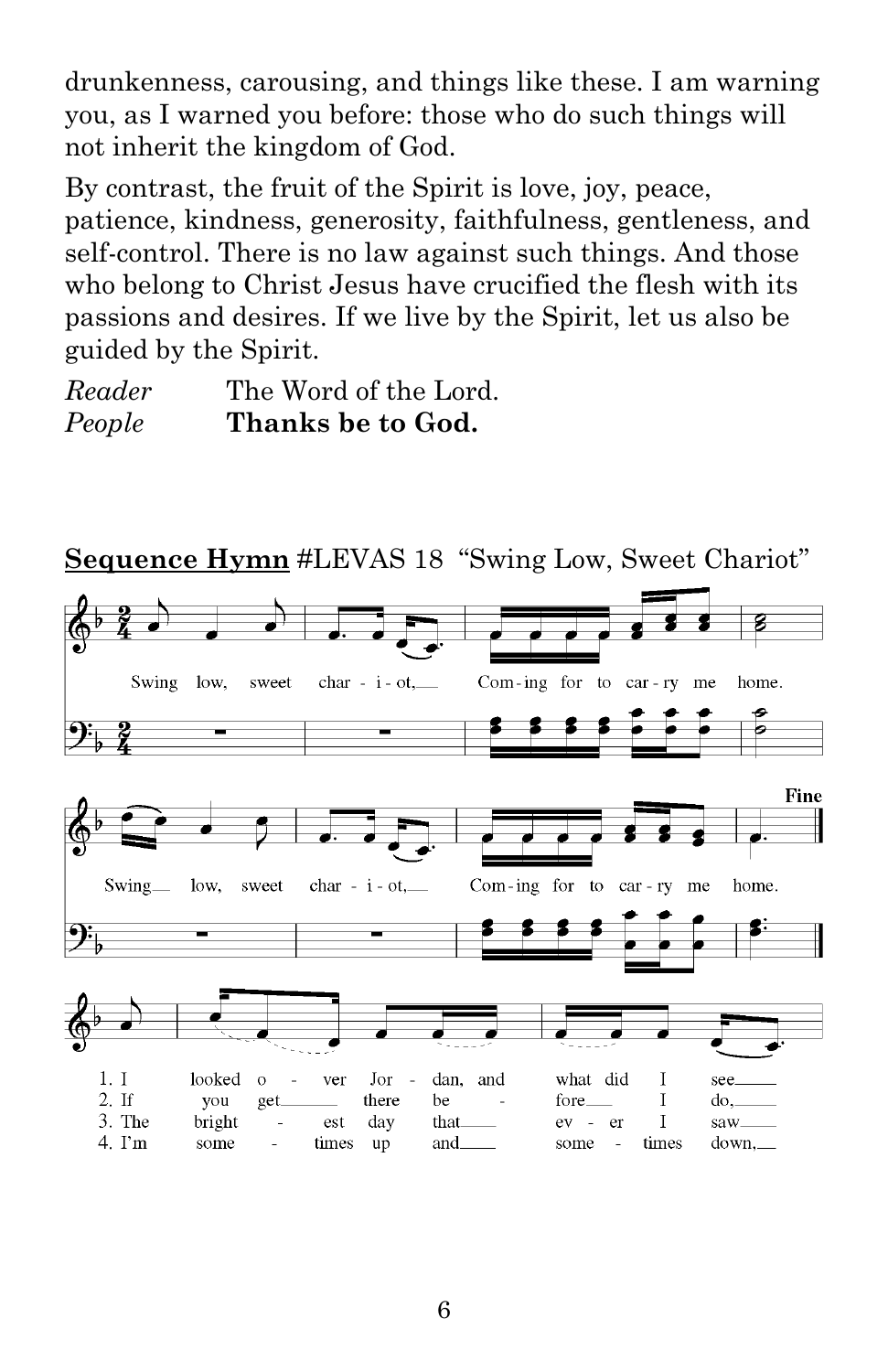

#### **The Gospel – Luke 9:51-62**

*Celebrant* The Holy Gospel of our Lord Jesus Christ according to Luke.

#### *People* **Glory to you, Lord Christ.**

hen the days drew near for Jesus to be taken up, he set his face to go to Jerusalem. And he sent messengers ahead of him. On their way they entered a village of the Samaritans to make ready W

for him; but they did not receive him, because his face was set toward Jerusalem. When his disciples James and John saw it, they said, "Lord, do you want us to command fire to come down from heaven and consume them?" But he turned and rebuked them. Then they went on to another village.

As they were going along the road, someone said to him, "I will follow you wherever you go." And Jesus said to him, "Foxes have holes, and birds of the air have nests; but the Son of Man has nowhere to lay his head." To another he said, "Follow me." But he said, "Lord, first let me go and bury my father." But Jesus said to him, "Let the dead bury their own dead; but as for you, go and proclaim the kingdom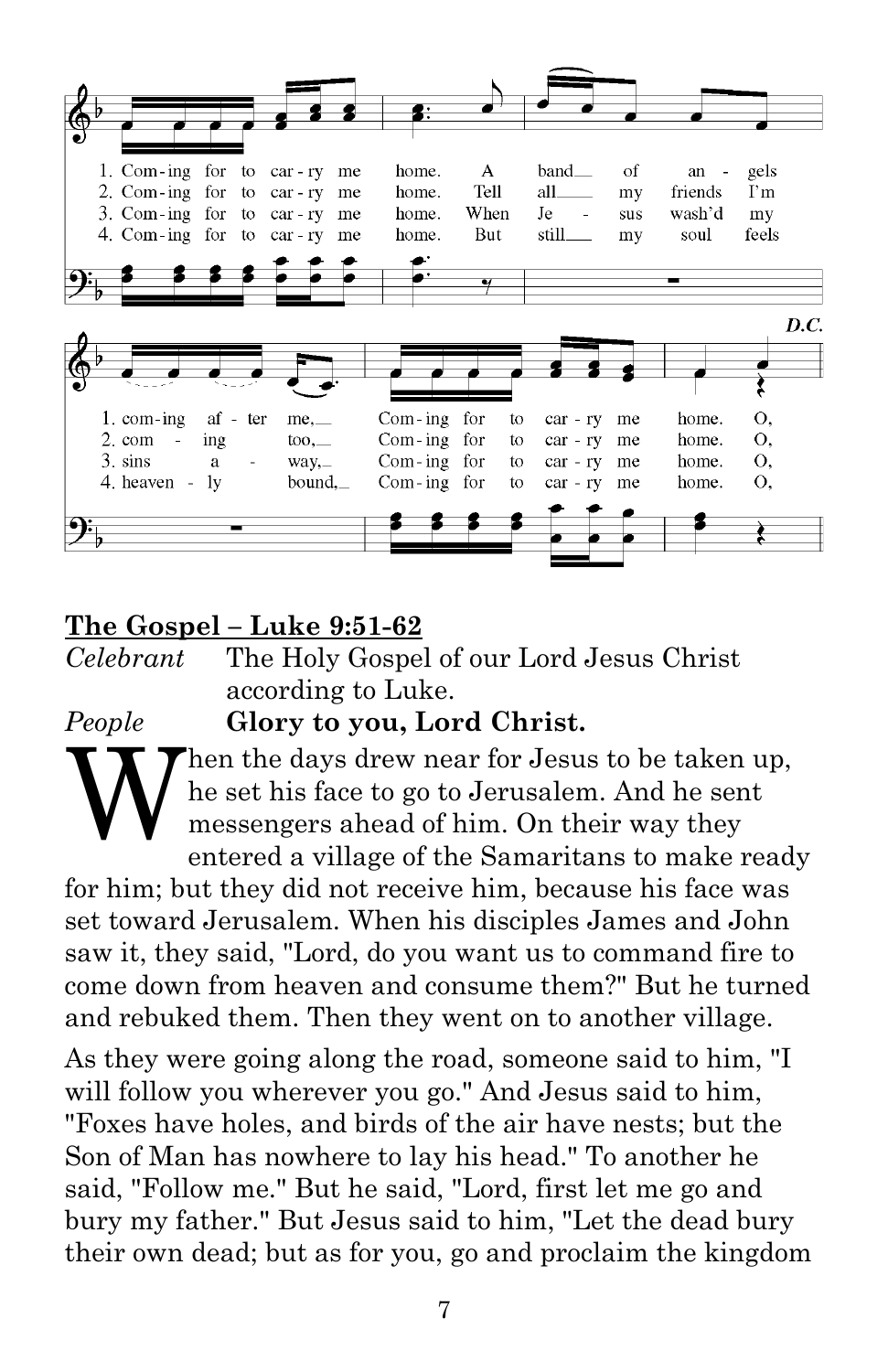of God." Another said, "I will follow you, Lord; but let me first say farewell to those at my home." Jesus said to him, "No one who puts a hand to the plow and looks back is fit for the kingdom of God."

*Celebrant* The Gospel of the Lord. *People* **Praise to you, Lord Christ.**

#### **The Sermon**

The Rev. Andrew VanBuren, Rector

*A period of silence follows the homily for reflection and silent prayer.*

## **HOLY BAPTISM**

## **The Presentation and Examination of the Candidates**

*The Celebrant says* The Candidate for Holy Baptism will now be presented.

*The parents and godparents say* I present Miles and McKenzie Simchick to receive the Sacrament of Baptism.

*The Celebrant asks the parents and godparents* Will you be responsible for seeing that these children you present are brought up in the Christian faith and life?

*Parents and godparents* I will, with God's help.

#### *Celebrant*

Will you by your prayers and witness help these children to grow into the full stature of Christ?

*Parents and godparents* I will, with God's help.

*The Celebrant then asks the following questions of parents and godparents who speak on behalf of these children*

| <i><u><b>Question</b></u></i> | Do you renounce Satan and all the spiritual  |
|-------------------------------|----------------------------------------------|
|                               | forces of wickedness that rebel against God? |
| Answer                        | I renounce them.                             |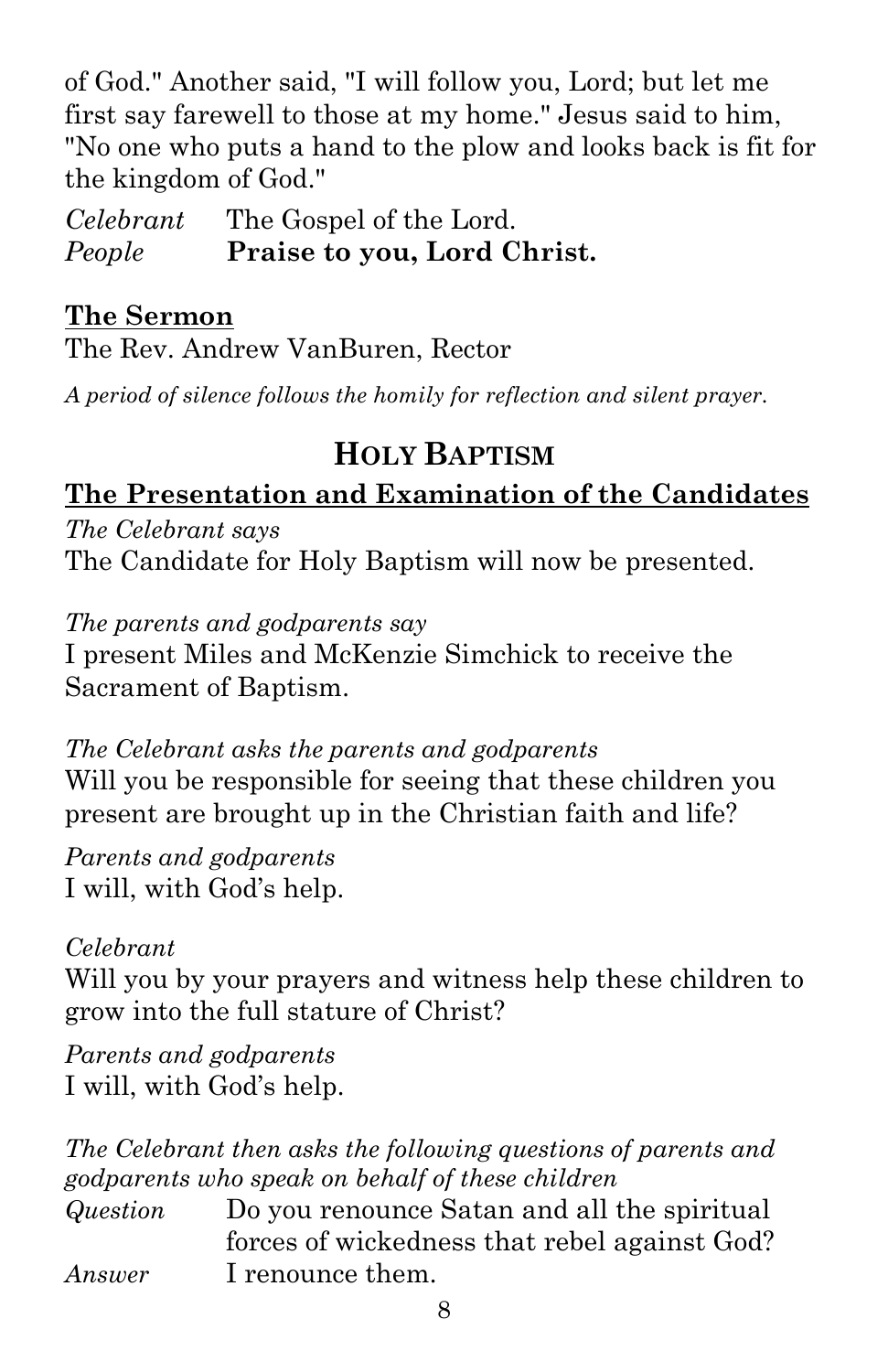| <i><u>Question</u></i><br>Answer | Do you renounce evil powers of this world<br>which corrupt and destroy the creatures of<br>God?<br>I renounce them. |
|----------------------------------|---------------------------------------------------------------------------------------------------------------------|
|                                  |                                                                                                                     |
| <i><u>Question</u></i>           | Do you renounce all sinful desires that draw<br>you from the love of God?                                           |
| Answer                           | I renounce them.                                                                                                    |
|                                  |                                                                                                                     |
| <i><u><b>Question</b></u></i>    | Do you turn to Jesus Christ and accept him as<br>your Savior?                                                       |
| Answer                           | I do.                                                                                                               |
| <i><u><b>Question</b></u></i>    | Do you put your whole trust in his grace and<br>love?                                                               |
| Answer                           | I do.                                                                                                               |
| <i><u>Question</u></i>           | Do you promise to follow and obey him as your                                                                       |
|                                  | Lord?                                                                                                               |
| Answer                           | I do.                                                                                                               |

*The Celebrant then addresses the congregation, saying* Will you who witness these vows do all in your power to support these children in their life in Christ? *People* **We will!**

#### *The Celebrant then says*

Let us join with those who are committing themselves to Christ and renew our own baptismal covenant.

#### **The Baptismal Covenant**

| Celebrant<br>People | Do you believe in God the Father?<br>I believe in God, the Father almighty,<br>creator of heaven and earth.                                                                                            |
|---------------------|--------------------------------------------------------------------------------------------------------------------------------------------------------------------------------------------------------|
| Celebrant<br>People | Do you believe in Jesus Christ, the Son of God?<br>I believe in Jesus Christ, his only Son, our<br>Lord.<br>He was conceived by the power of the<br><b>Holy Spirit</b><br>and born of the Virgin Mary. |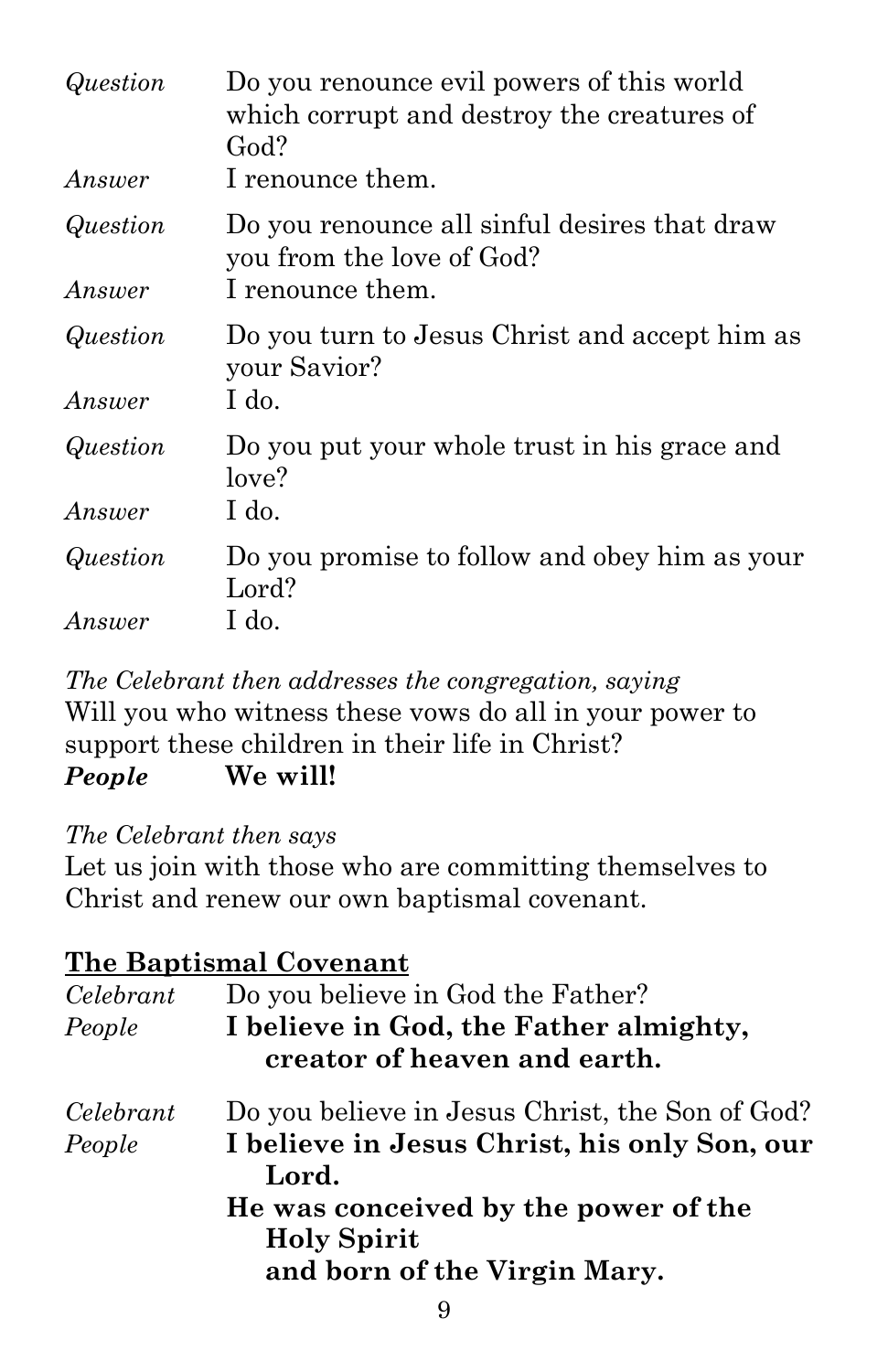|                     | He suffered under Pontius Pilate,<br>was crucified, died, and was buried.<br>He descended to the dead.<br>On the third day he rose again.<br>He ascended into heaven,<br>and is seated at the right hand of the<br>Father.<br>He will come again to judge the living and<br>the dead. |
|---------------------|---------------------------------------------------------------------------------------------------------------------------------------------------------------------------------------------------------------------------------------------------------------------------------------|
| Celebrant<br>People | Do you believe in God the Holy Spirit?<br>I believe in the Holy Spirit,<br>the holy catholic Church,<br>the communion of saints,<br>the forgiveness of sins,<br>the resurrection of the body,<br>and the life everlasting.                                                            |
| Celebrant           | Will you continue in the apostles' teaching and<br>fellowship, in the breaking of bread, and in the<br>prayers?                                                                                                                                                                       |
| People              | I will, with God's help.                                                                                                                                                                                                                                                              |
| Celebrant           | Will you persevere in resisting evil, and,<br>whenever you fall into sin, repent and return to<br>the Lord?                                                                                                                                                                           |
| People              | I will, with God's help.                                                                                                                                                                                                                                                              |
| Celebrant           | Will you proclaim by word and example the<br>Good News of God in Christ?                                                                                                                                                                                                              |
| People              | I will, with God's help.                                                                                                                                                                                                                                                              |
| Celebrant           | Will you seek and serve Christ in all persons,<br>loving your neighbor as yourself?                                                                                                                                                                                                   |
| People              | I will, with God's help.                                                                                                                                                                                                                                                              |
| Celebrant           | Will you strive for justice and peace among all<br>people, and respect the dignity of every human<br>being?                                                                                                                                                                           |
| People              | I will, with God's help.                                                                                                                                                                                                                                                              |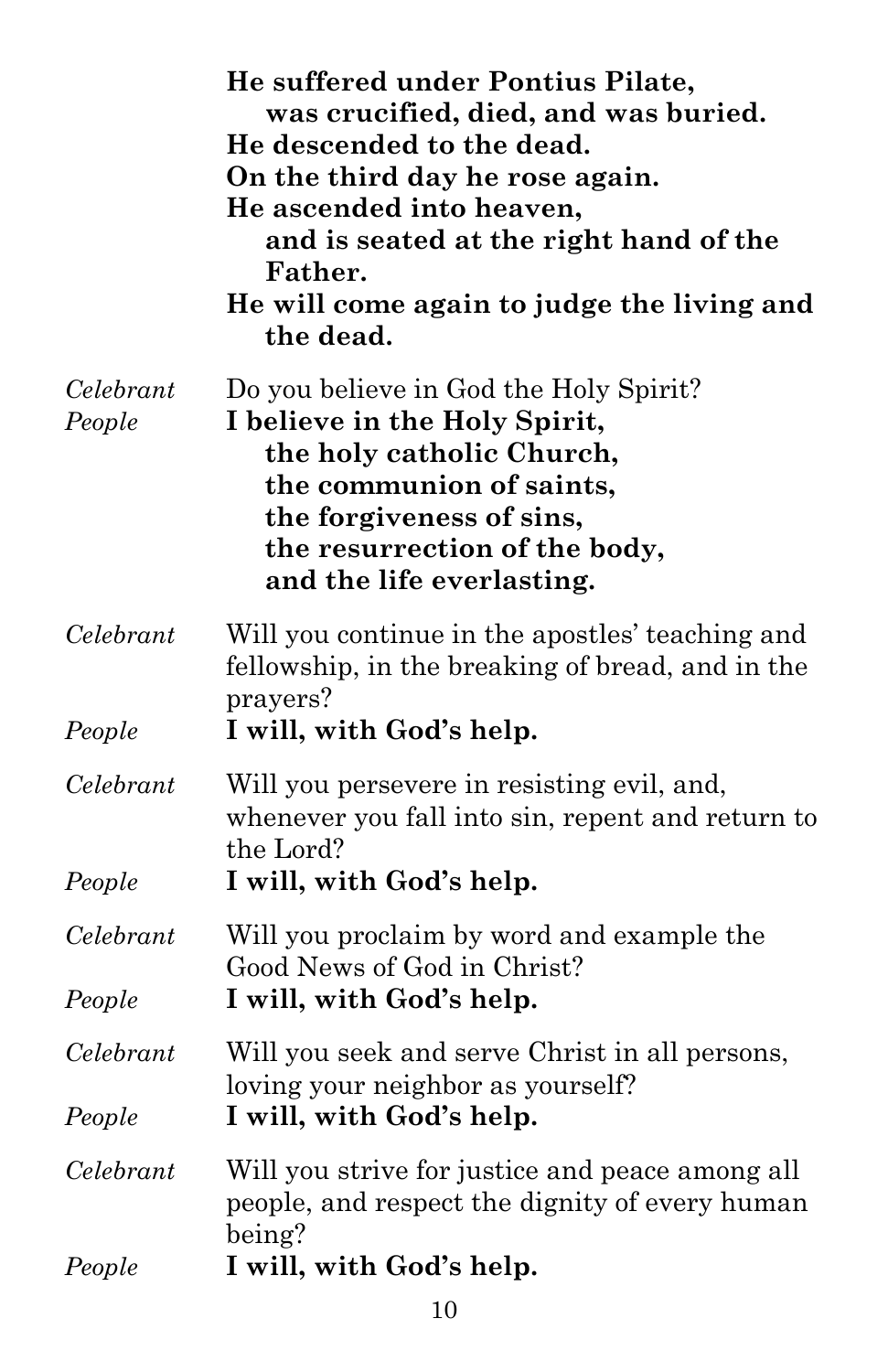*The Celebrant then says to the congregation* Let us now pray for these children who are to receive the Sacrament of new birth.

## **Prayers for the Candidate**

| Leader           | Deliver Miles and McKenzie, O Lord, from the<br>way of sin and death.      |
|------------------|----------------------------------------------------------------------------|
| People           | Lord, hear our prayer.                                                     |
| Leader<br>People | Open their hearts to your grace and truth.<br>Lord, hear our prayer.       |
| Leader<br>People | Fill them with your holy and life-giving Spirit.<br>Lord, hear our prayer. |
| Leader           | Keep them in the faith and communion of your<br>holy Church.               |
| People           | Lord, hear our prayer.                                                     |
| Leader           | Teach Miles and McKenzie to love others in the<br>power of the Spirit.     |
| People           | Lord, hear our prayer.                                                     |
| Leader           | Send them into the world in witness to your<br>love.                       |
| People           | Lord, hear our prayer.                                                     |
| Leader           | Bring them to the fullness of your peace and<br>glory.                     |
| People           | Lord, hear our prayer.                                                     |

#### *Then the Celebrant says*

Grant, O Lord, that all who are baptized into the death of Jesus Christ your Son may live in the power of his resurrection and look for him to come again in glory; who lives and reigns now and forever. **Amen.**

### **Thanksgiving over Water**

*The Celebrant blesses the water, first saying,* The Lord be with you. **And also with you.**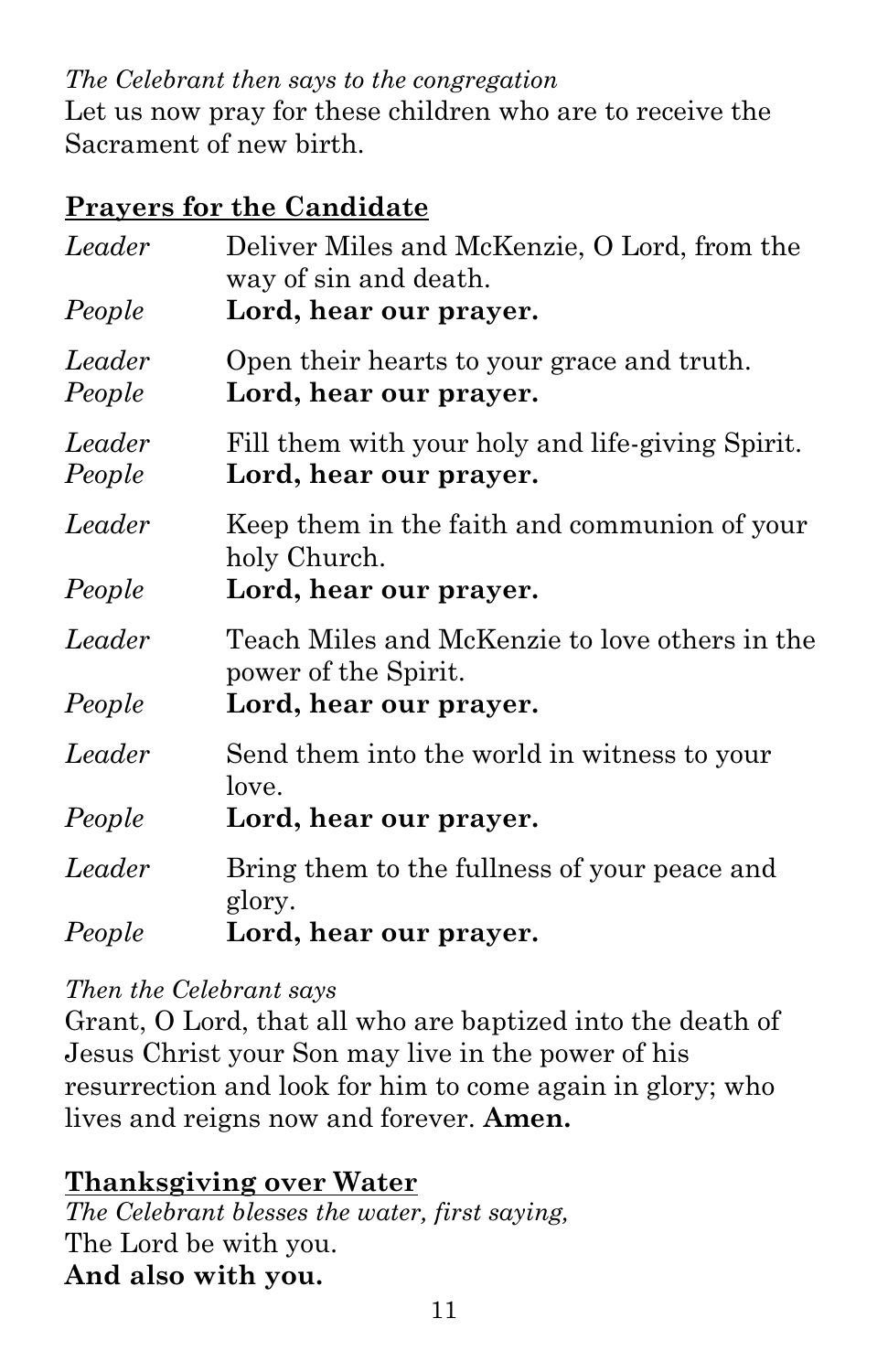#### Let us give thanks to the Lord our God. **It is right to give God thanks and praise.**

We thank you, Almighty God, for the gift of water. Over it the Holy Spirit moved in the beginning of creation. Through it you led the children of Israel out of their bondage in Egypt into the land of promise. In it your Son Jesus received the baptism of John and was anointed by the Holy Spirit as the Messiah, the Christ, to lead us, through his death and resurrection, from the bondage of sin into everlasting life.

We thank you, Father, for the water of Baptism. In it we are buried with Christ in his death. By it we share in his resurrection. Through it we are reborn by the Holy Spirit. Therefore in joyful obedience to your Son, we bring into his fellowship those who come to him in faith, baptizing them in the Name of the Father, and of the Son, and of the Holy Spirit.

*At the following words, the Celebrant touches the water* Now sanctify this water, we pray you, by the power of your Holy Spirit, that those who here are cleansed from sin and born again may continue for ever in the risen life of Jesus Christ our Savior.

To him, to you, and to the Holy Spirit, be all honor and glory, now and for ever. **Amen.**

## **The Baptism**

*The Celebrant pours water upon the candidate, saying*  Miles Simchick / McKenzie Simchick, I baptize you in the Name of the Father, and of the Son, and of the Holy Spirit. **Amen**.

*Then the Priest places a hand on the person's head, marking on the forehead the sign of the cross using oil and saying* Miles / McKenzie, you are sealed by the Holy Spirit in Baptism and marked as Christ's own for ever. **Amen.**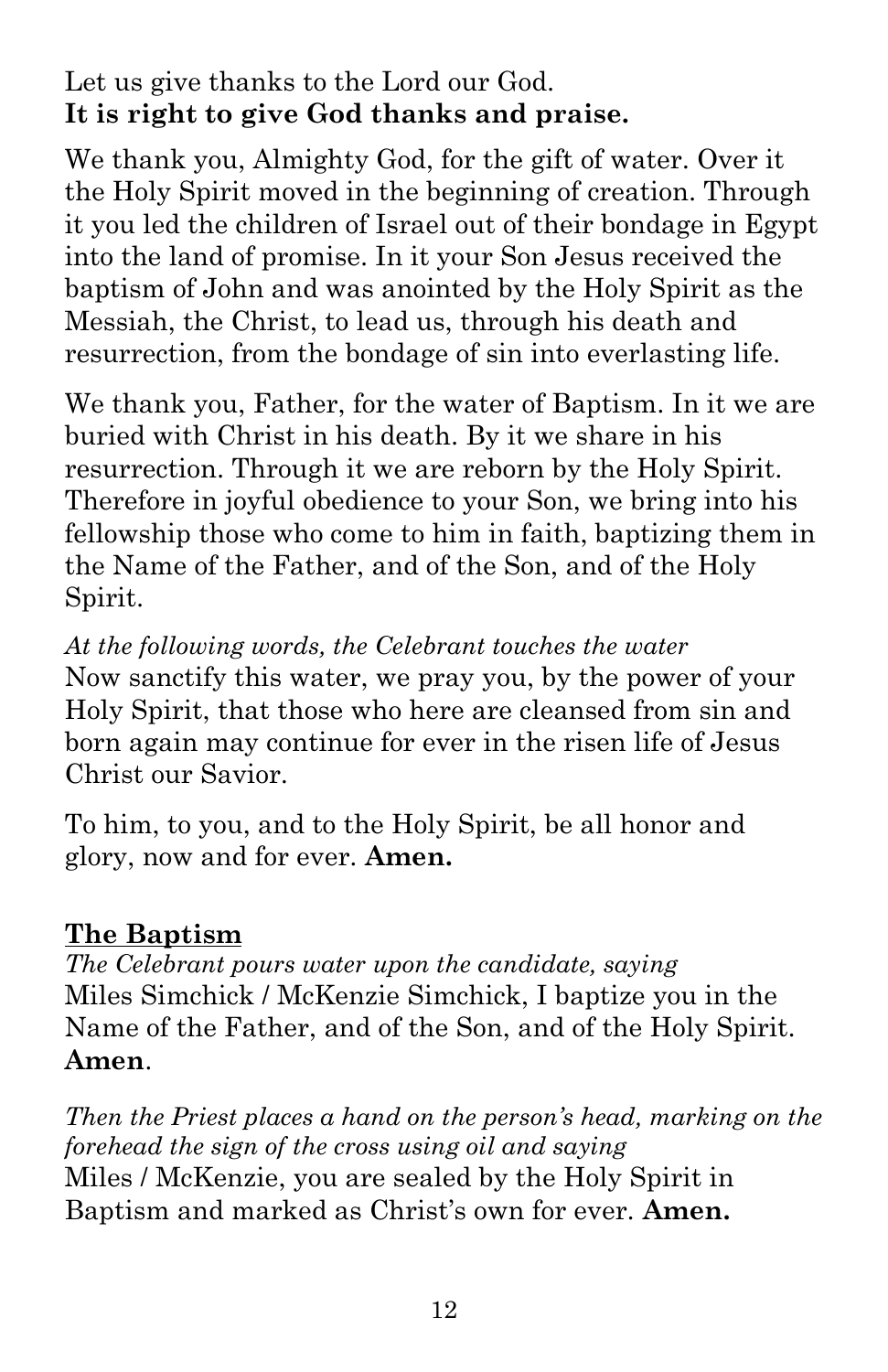*A baptism candle is lit from the light of the Paschal Candle and given to the godparents.*

*The Priest then prays over the newly Baptized, saying* Let us pray.

Heavenly Father, we thank you that by water and the Holy Spirit you have bestowed upon these your servants the forgiveness of sin, and have raised them to the new life of grace. Sustain them, O Lord, in your Holy Spirit. Give them an inquiring and discerning heart, the courage to will and to persevere, a spirit to know and to love you, and the gift of joy and wonder in all your works. **Amen.**

#### *The Celebrant says*

Let us welcome the newly baptized.

#### *Celebrant and People*

**We receive you into the household of God. Confess the faith of Christ crucified, proclaim his resurrection, and share with us in his eternal priesthood.**

#### **The Peace** *Celebrant* The peace of the Lord be always with you. *People* **And also with you.**

## **THE HOLY EUCHARIST**

#### **Offertory Sentence**

Walk in love, as Christ loved us and gave himself for us, an offering and sacrifice to God. *Ephesians 5:2*

#### **Offertory**

*Music is played while the altar is prepared for Communion*

#### **Presentation Hymn**

*"We Are An Offering"* Dwight Liles

We lift our voices, we lift our hands, we lift our lives up to You. We are an offering.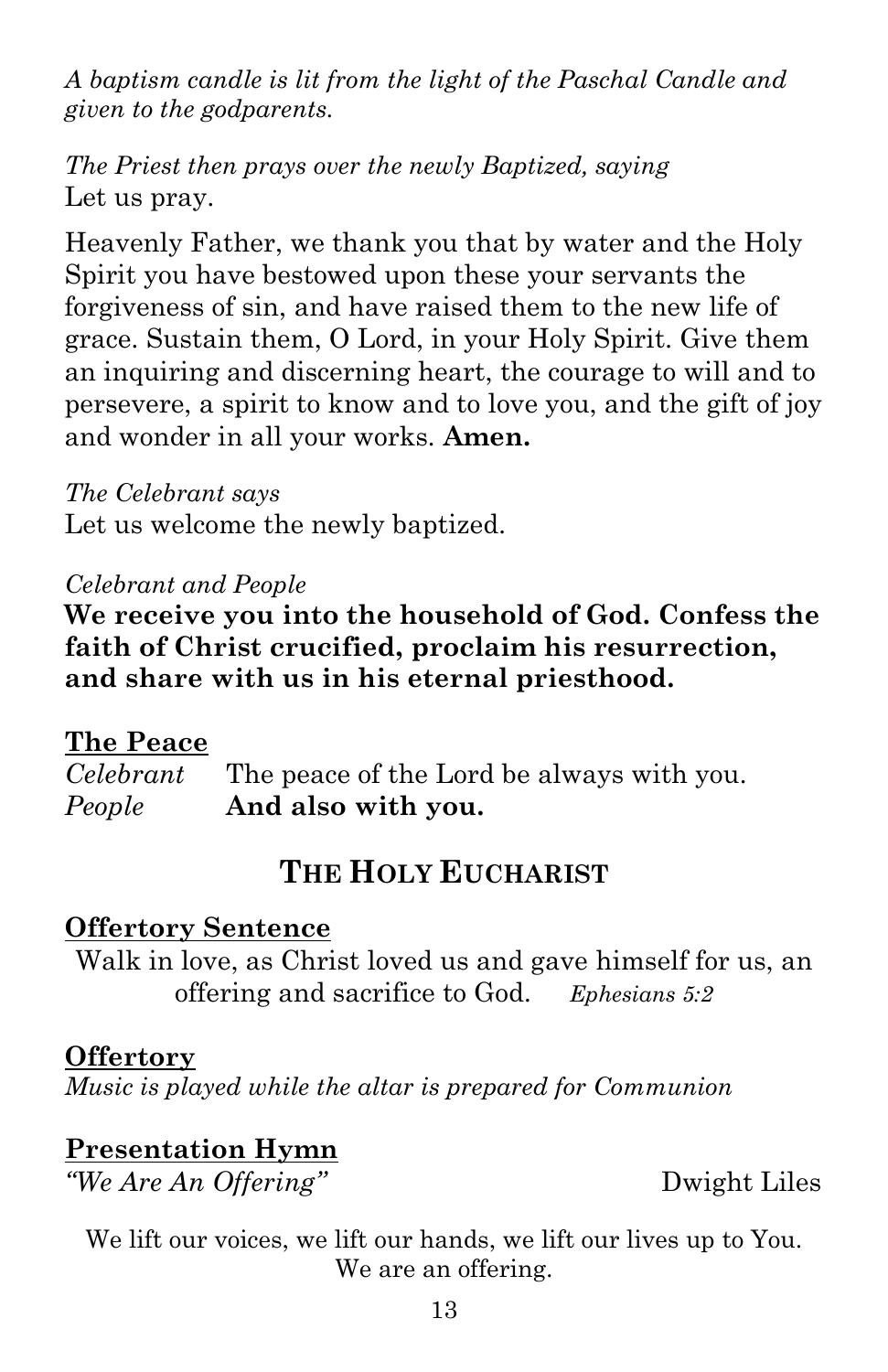Lord use our voices, Lord use our hands, Lord use our lives; they are Yours. We are an offering. All that we have, all that we are, all that we hope to be We give to You, we give to You. We lift our voices, we lift our hands, we lift our lives up to You We are an offering. We are an offering.

*We Are an Offering lyrics © Warner Chappell Music, Inc*

## **THE GREAT THANKSGIVING** *Eucharistic Prayer D, p. 372*

| Celebrant | The Lord be with you.                      |
|-----------|--------------------------------------------|
| People    | And also with you.                         |
| Celebrant | Lift up your hearts.                       |
| People    | We lift them to the Lord.                  |
| Celebrant | Let us give thanks to the Lord our God.    |
| People    | It is right to give God thanks and praise. |

*Celebrant* It is truly right to glorify you, Father, and to give you thanks; for you alone are God, living and true, dwelling in light inaccessible from before time and for ever.

Fountain of life and source of all goodness, you made all things and fill them with your blessing; you created them to rejoice in the splendor of your radiance.

Countless throngs of angels stand before you to serve you night and day; and, beholding the glory of your presence, they offer you unceasing praise. Joining with them, and giving voice to every creature under heaven, we acclaim you, and glorify your Name, as we sing:

## **Holy, Holy, Holy** *Sanctus – S129*

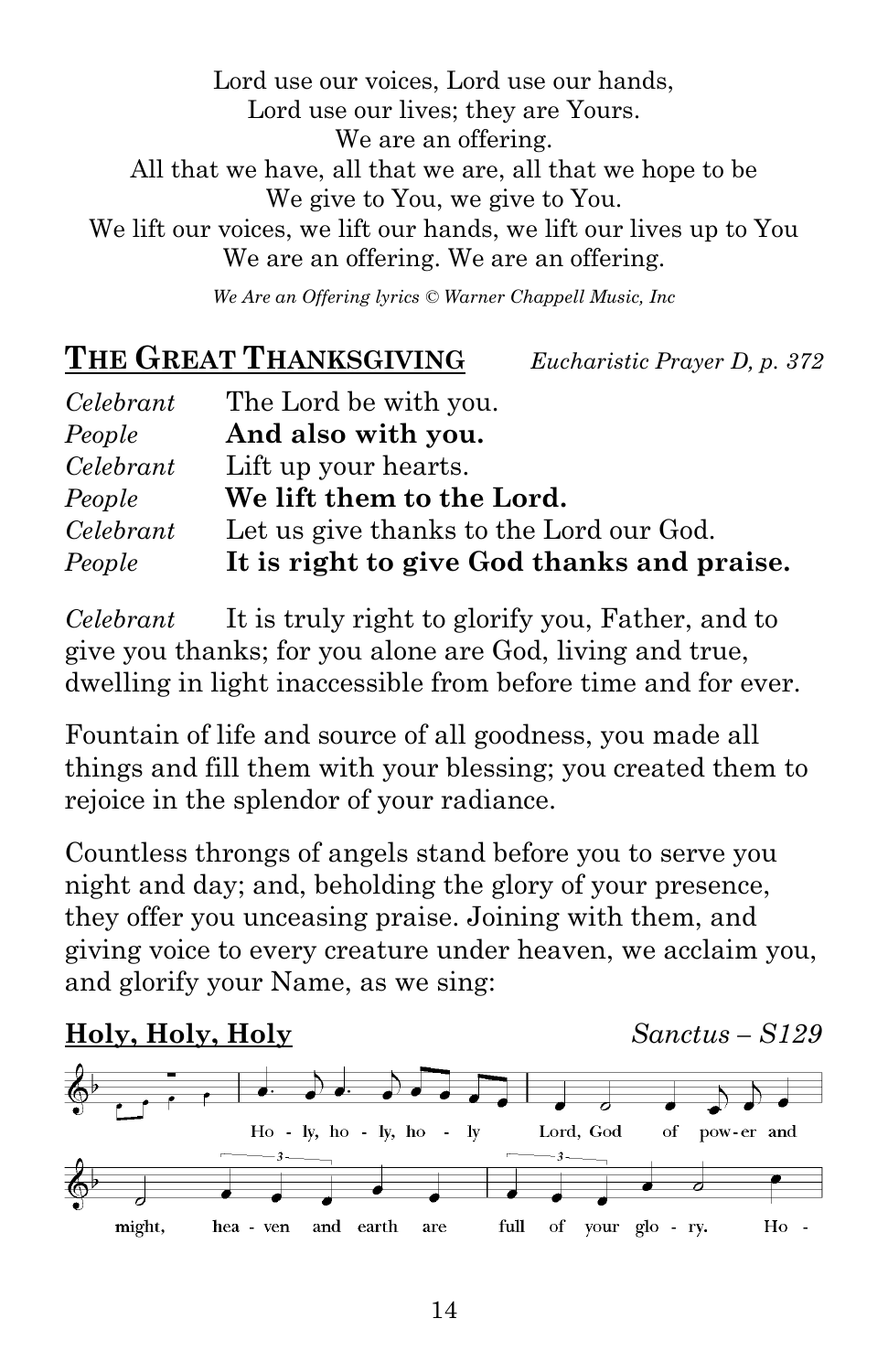

#### *The Celebrant continues*

We acclaim you, holy Lord, glorious in power. You formed us in your own image, giving the whole world into our care, so that, in obedience to you, our Creator, we might rule and serve all your creatures. When our disobedience took us far from you, you did not abandon us to the power of death. In your mercy you came to our help, so that in seeking you we might find you. Again and again you called us into covenant with you, and through the prophets you taught us to hope for salvation.

Father, you loved the world so much that in the fullness of time you sent your only Son to be our Savior. Incarnate by the Holy Spirit, born of the Virgin Mary, he lived as one of us, yet without sin. To the poor he proclaimed the good news of salvation; to prisoners, freedom; to the sorrowful, joy. To fulfill your purpose he gave himself up to death; and, rising from the grave, destroyed death, and made the whole creation new.

When the hour had come for him to be glorified by you, his heavenly Father, having loved his own who were in the world, he loved them to the end; at supper with them he took bread, and when he had given thanks to you, he broke it, and gave it to his disciples, and said, "Take, eat: This is my Body, which is given for you. Do this for the remembrance of me."

After supper he took the cup of wine; and when he had given thanks, he gave it to them, and said, "Drink this, all of you This is my Blood of the new Covenant, which is shed for you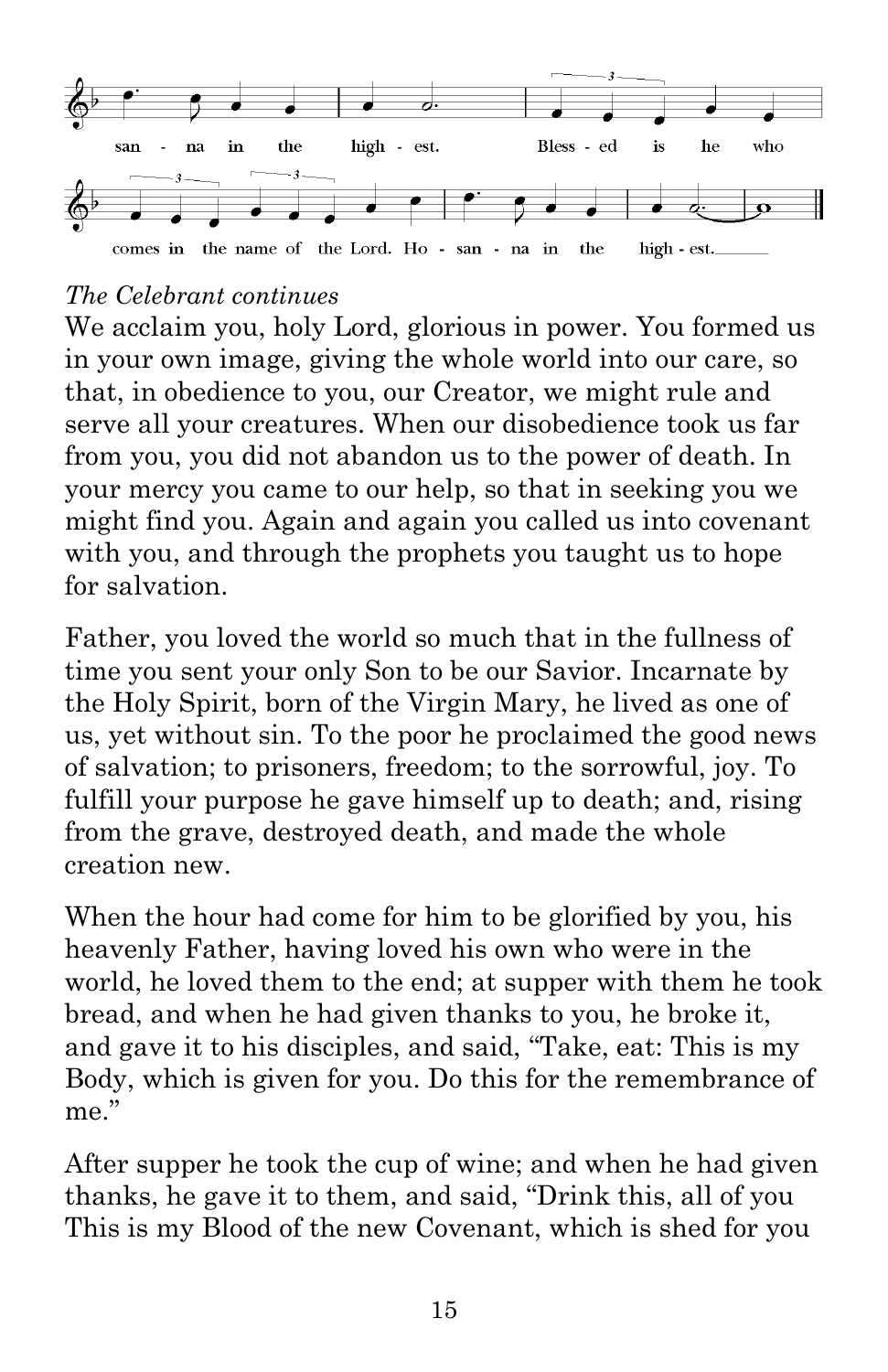and for many for the forgiveness of sins. Whenever you drink it, do this for the remembrance of me."

Father, we now celebrate this memorial of our redemption. Recalling Christ's death and his descent among the dead, proclaiming his resurrection and ascension to your right hand, awaiting his coming in glory; and offering to you, from the gifts you have given us, this bread and this cup, we praise you and we bless you.

*Celebrant and People*

 **We praise you, we bless you, we give thanks to you, and we pray to you, Lord our God.**

#### *The Celebrant continues*

Lord, we pray that in your goodness and mercy your Holy Spirit may descend upon us, and upon these gifts, sanctifying them and showing them to be holy gifts for your holy people, the bread of life and the cup of salvation, the Body and Blood of your Son Jesus Christ.

Grant that all who share this bread and cup may become one body and one spirit, a living sacrifice in Christ, to the praise of your Name.

Remember, Lord, your one holy universal and apostolic Church, redeemed by the blood of your Christ. Reveal its unity, guard its faith, and preserve it in peace.

And grant that we may find our inheritance with Gabriel and all the saints who have found favor with you in ages past. We praise you in union with them and give you glory through your Son Jesus Christ our Lord.

Through Christ, and with Christ, and in Christ, all honor and glory are yours, Almighty God and Father, in the unity of the Holy Spirit, for ever and ever. *AMEN.*

And now, as our Savior Christ has taught us, we are bold to say,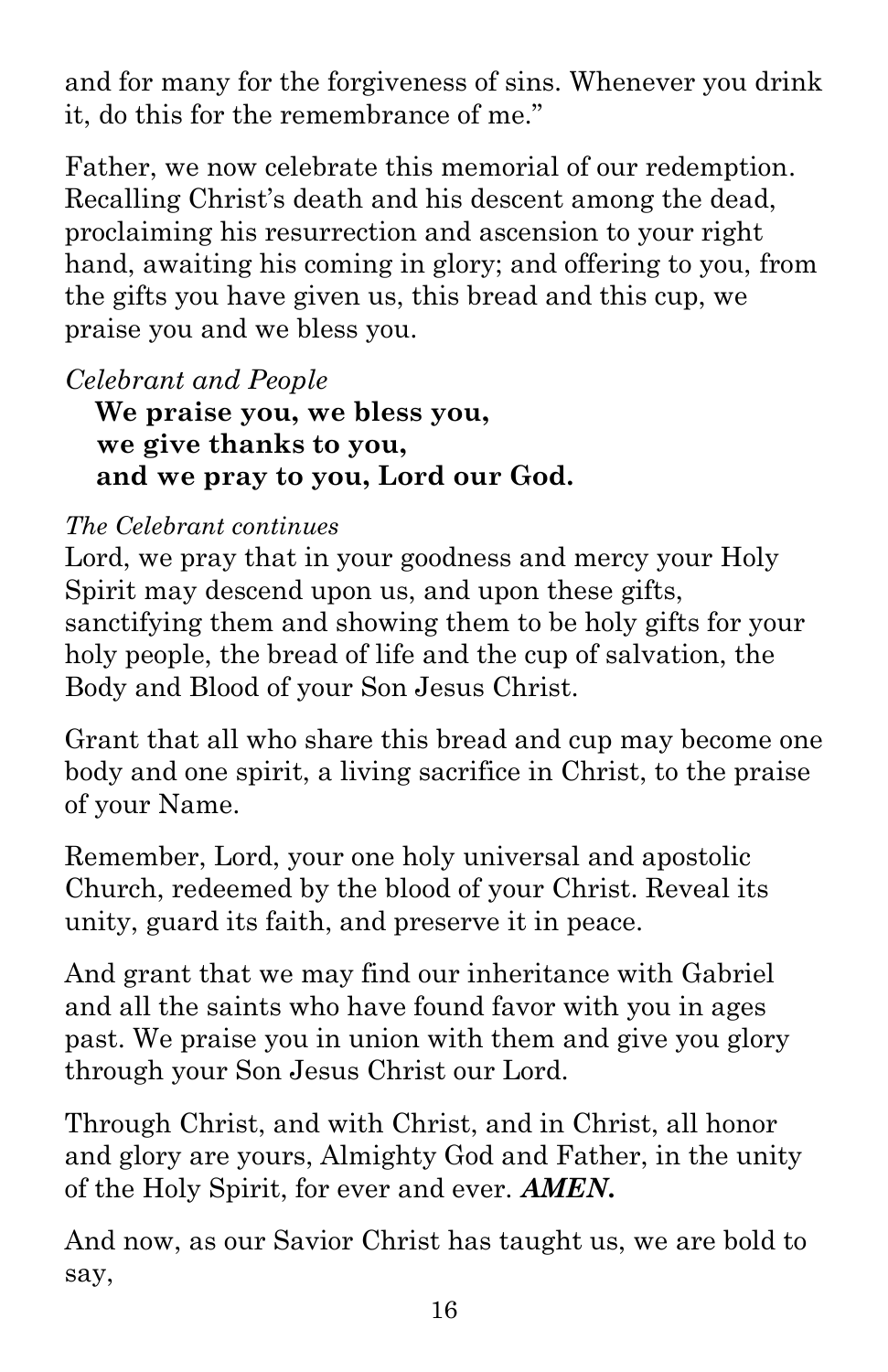**Our Father, who art in heaven, hallowed be thy Name, thy kingdom come, thy will be done, on earth as it is in heaven. Give us this day our daily bread. And forgive us our trespasses, as we forgive those who trespass against us. And lead us not into temptation, but deliver us from evil. For thine is the kingdom, and the power, and the glory, for ever and ever. Amen.** 

#### **The Breaking of the Bread**

Alleluia. Christ our Passover is sacrificed for us; **Therefore let us keep the feast. Alleluia!**

#### **Fraction Anthem**

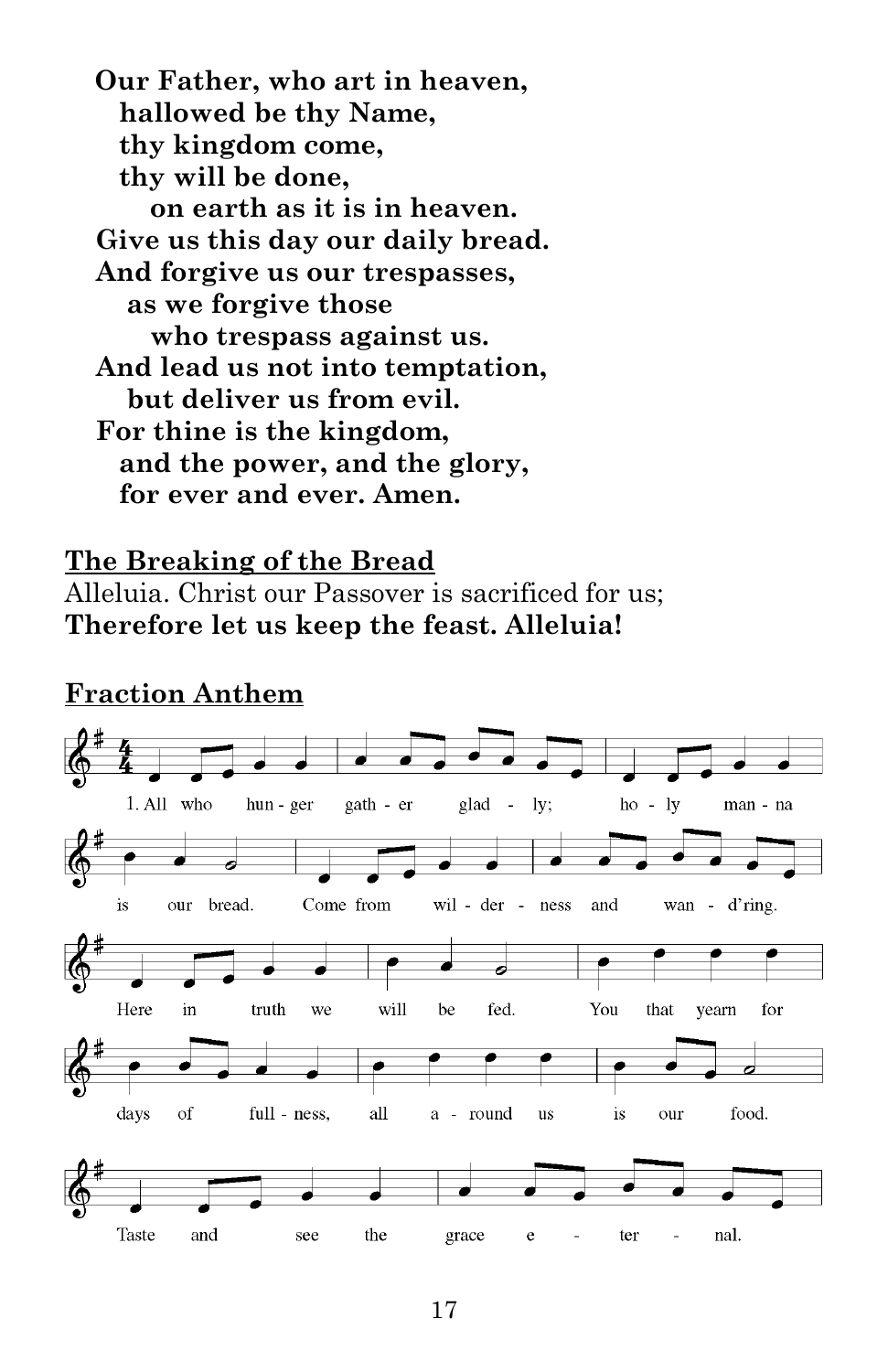

#### **Invitation**

*The Celebrant invites everyone to Communion using these words* The gifts of God for the people of God. Take them in remembrance that Christ died for you, and feed on him in your hearts by faith, with thanksgiving.

### **Communion**

*Everyone is welcome to receive Communion at St. Gabriel's. Please come up to the front of the church, where you will receive a wafer of bread and will be offered a chalice of wine. If you would like to receive the wine, please intinct (dip) the wafer in the wine, making sure that your fingers do not touch the wine. If you do not want to receive the wine, cross your arms over your chest as you move to the chalice bearer. Then please return to your seat by the side aisles.*



**Communion Hymn –** #655 "O Jesus, I Have Promised"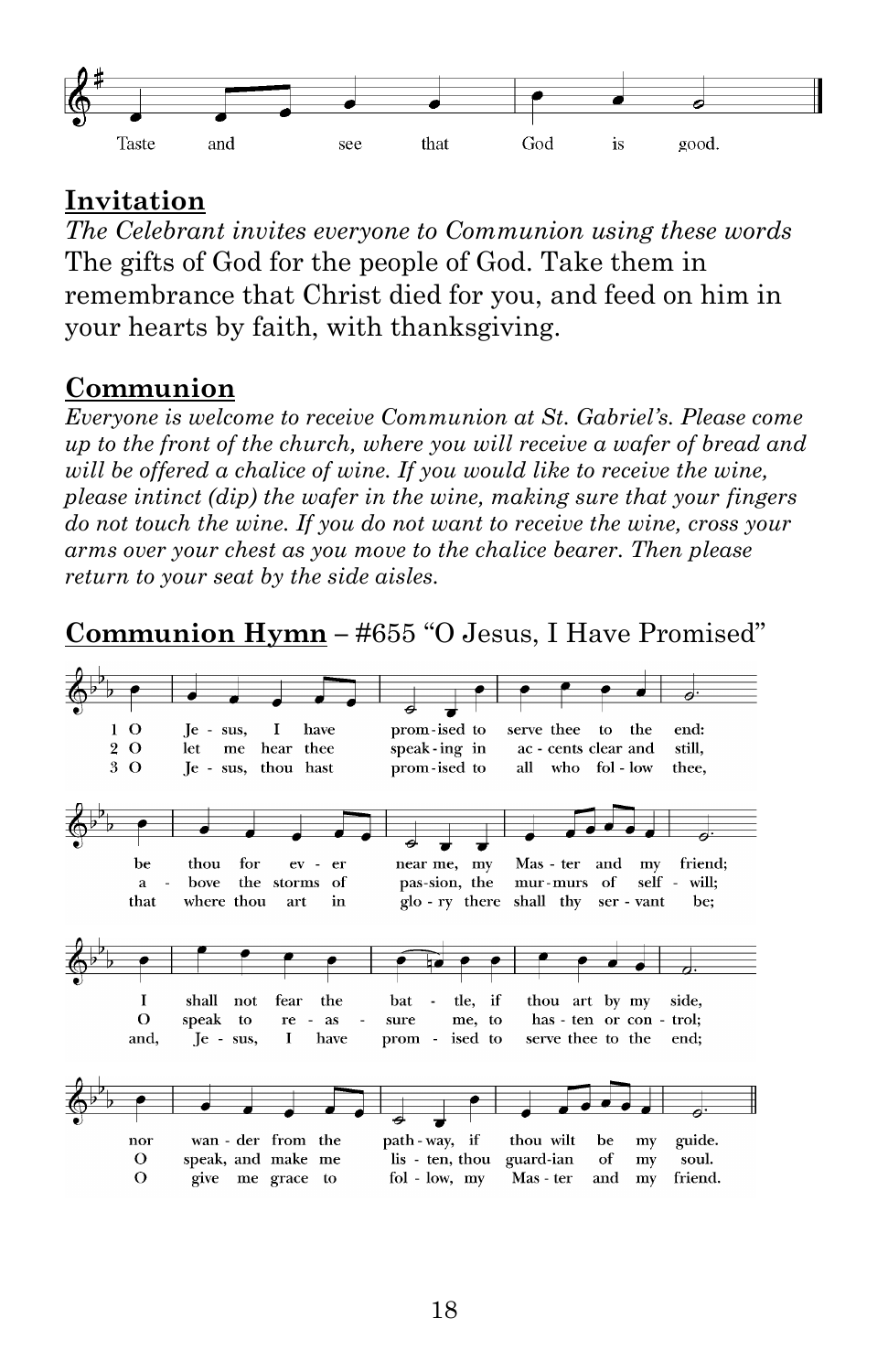## **Post-Communion Prayer**

Let us pray.

**Eternal God, heavenly Father, you have graciously accepted us as living members of your Son our Savior Jesus Christ, and you have fed us with spiritual food in the Sacrament of his Body and Blood. Send us now into the world in peace, and grant us strength and courage to love and serve you with gladness and singleness of heart; through Christ our Lord. Amen.**

## **The Blessing**

The peace of God, which passes all understanding, keep your hearts and minds in the knowledge and love of God and of God's son Jesus Christ our Lord; and the blessing of God Almighty, the Father, the Son, and the Holy Spirit, be with you and remain with you always. **Amen.** 

**Closing Hymn**–LEVAS 136 "I Have Decided to Follow Jesus!"

I have decided to follow Jesus, I have decided to follow Jesus, I have decided to follow Jesus, No turning back, no turning back. Though no one join me, still I will follow, Though no one join me, still I will follow, Though no one join me, still I will follow, No turning back, no turning back. The world behind me, the cross before me, The world behind me, the cross before me, The world behind me, the cross before me, No turning back, no turning back.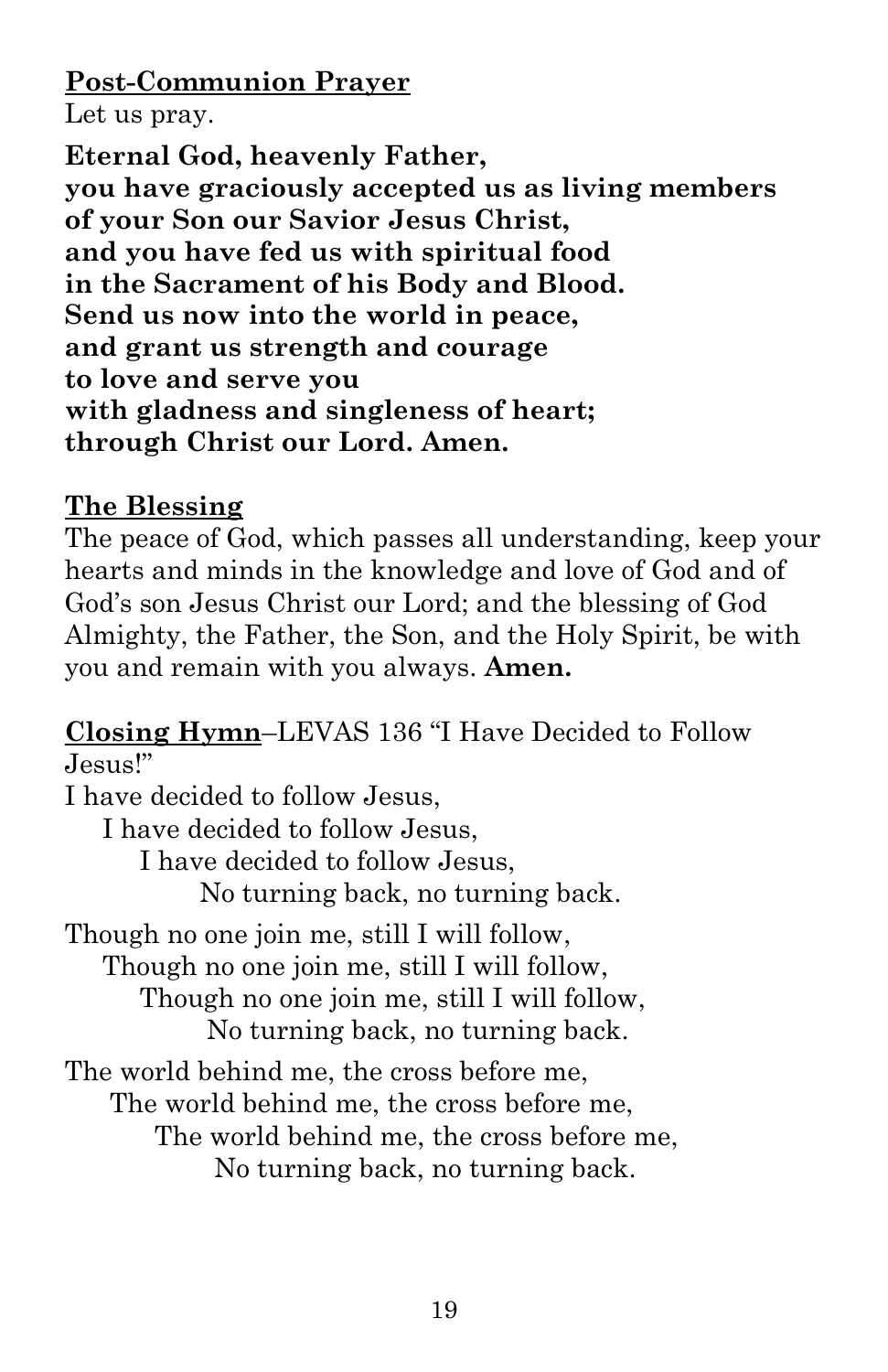### **The Dismissal**

*Celebrant* Go in peace to love and serve the Lord. Alleluia, alleluia!

*People* **Thanks be to God. Alleluia, alleluia!**

#### **Postlude**

*Hymn permission used by Rite Song, a one-time use reprint license for congregational use. Streaming notice: CCLI streaming license #20601734 (St. Gabriel's Episcopal Church)*

## *WE WELCOME MILES AND MCKENZIE SIMCHICK TO OUR ST. GABRIEL'S FAMILY !*

*WE THANK JACKIE WILSON FOR BEING OUR ORGANIST FOR THIS SERVICE*

## **ST. GABRIEL'S PARISH PRAYER LIST**

**30-Day Prayer List:** Ann Burgy; Eleanor Merkel; Rose Strange; Linda Wray

**Military and First Responders:** Jacob Bennett; Jason Beiler; Kyle Connor; Conner Cooper; Morgan Crummy; Nick English; Zach English; Vince Frasure; Adrienne Hunt; Jason Killian; Jeff Lydic; Ben Martin; James Martin; Shannon McCorkle; Ross Morrison; Brooke Moyer; Jared Patt; Matthew Pawlik; Jason Robbins; Ben Skean; Daniel E. Vroman; Kenneth Whitelock.

**Long-term Prayer List:** Audrey Artus; Lorn Austin; MaryEllen Bailey; Lee Baker; Bill; Bob & Marsha; Joel Braverman; Carol & Carl Burkhart; Sonia Calderone & family; Joseph Clark; Lisa Cole; Craig; Barbara Cregar; Margaret Crummy; Donna; Donna B.; Earle Douglas; Sandy Douros; Tina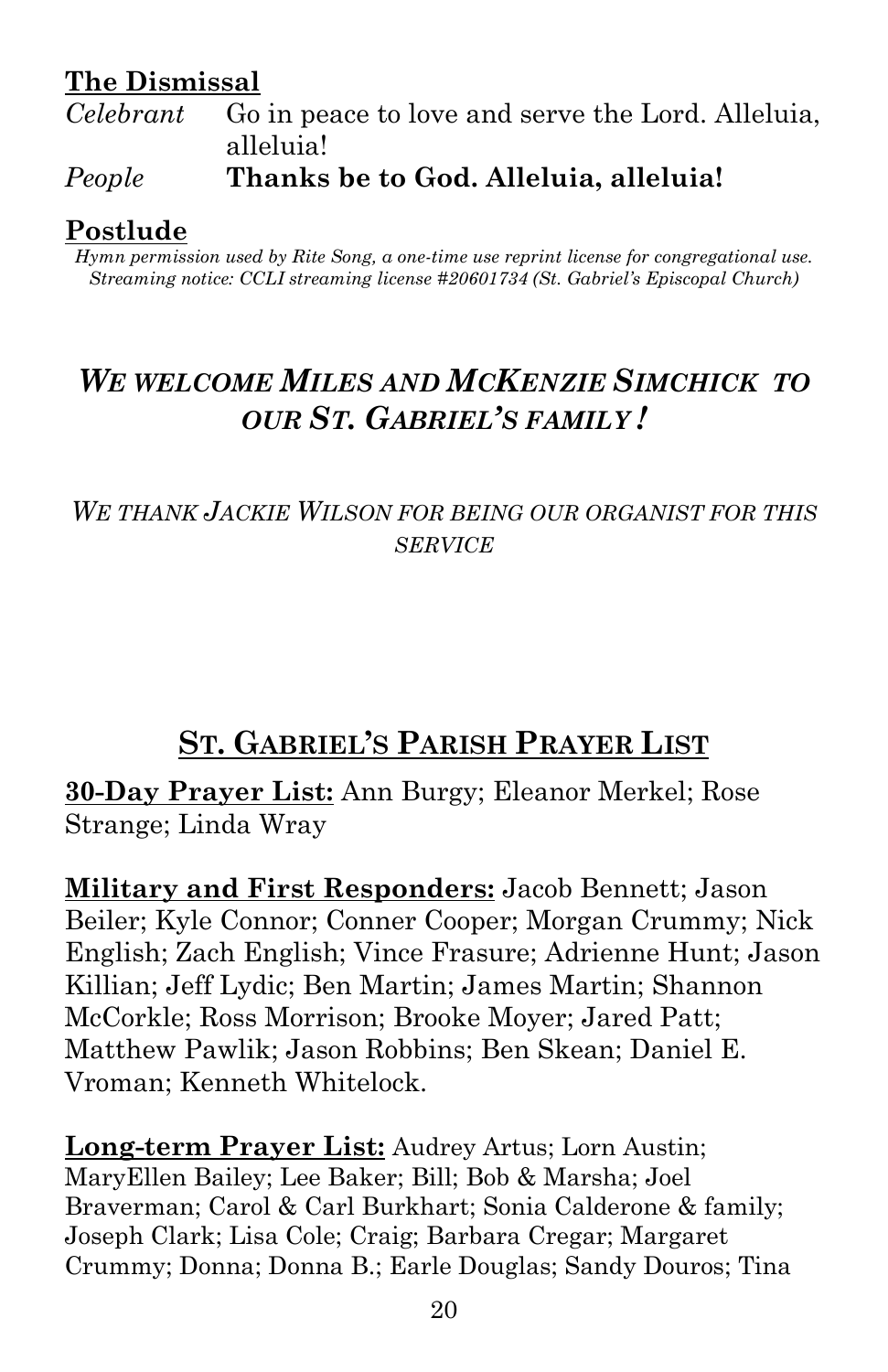Dugan; Mark Endy; Eric; Eva; Tina Fanjoy; Clem Fiorini; Nancy Flohr; Tracy Geary; Elizabeth George; Allen & Dolores Gleason; Mary Gorham; Bob Green & family; Traci Groner; Lynne Hamm; Jane Hartenstine; Theresa & Christine Hawkins; Chris Hendricks; Michelle Hess; Carroll & Lorraine Hine; Colin Hiriak; Miss Joann; Dora Kling; Elaine Kugler; the Lewis Family; Maureen; Lorraine McCorkle; the McKeon family; Denny McKernan; Tammy Miller; Bob & Donna Moore; Nancy H.; Linda Narvaez; Nicole; Nikki; the Orth family; Patricia Owsiany; Carol Parsons; Lara Parsons; Amy Reed; Robin Reed; Eric Roda; Gregory Rowe; Ernie Runge, Jr.; Briana Speese; Fred Spiezio; Rita Starkey; Chris Stewart; Tanner; Mary Lou Tate; Teddi; Ted S.; Regina White; Justin Zajac.

WE PRAY FOR Hopewell Love; Common Ground Recovery Community; Good Shepherd Learning Center.

IN OUR PARISH CYCLE OF PRAYER, we pray for Nancy Litka; George & Florence Mano; Lisa Maynard; Mary Mazzoni.

IN OUR DIOCESAN CYCLE OF PRAYER, we pray for the clergy and people of Christ Church in Susquehanna.

IN OUR ANGLICAN CYCLE OF PRAYER, we pray for the clergy and people of The Province of the Episcopal Church of Sudan.

IN THE DIOCESE OF KAJO-KEJI in South Sudan, we pray for the clergy and people of St. Paul Kasarak Parish.

THE ALTAR FLOWERS are given by Blaine & Marilyn Rittenhouse in thanksgiving for their life together, family & all their blessings.

THE BULLETIN is sponsored by Lindalee Blohm in memory of her mother, Dolores Blohm.